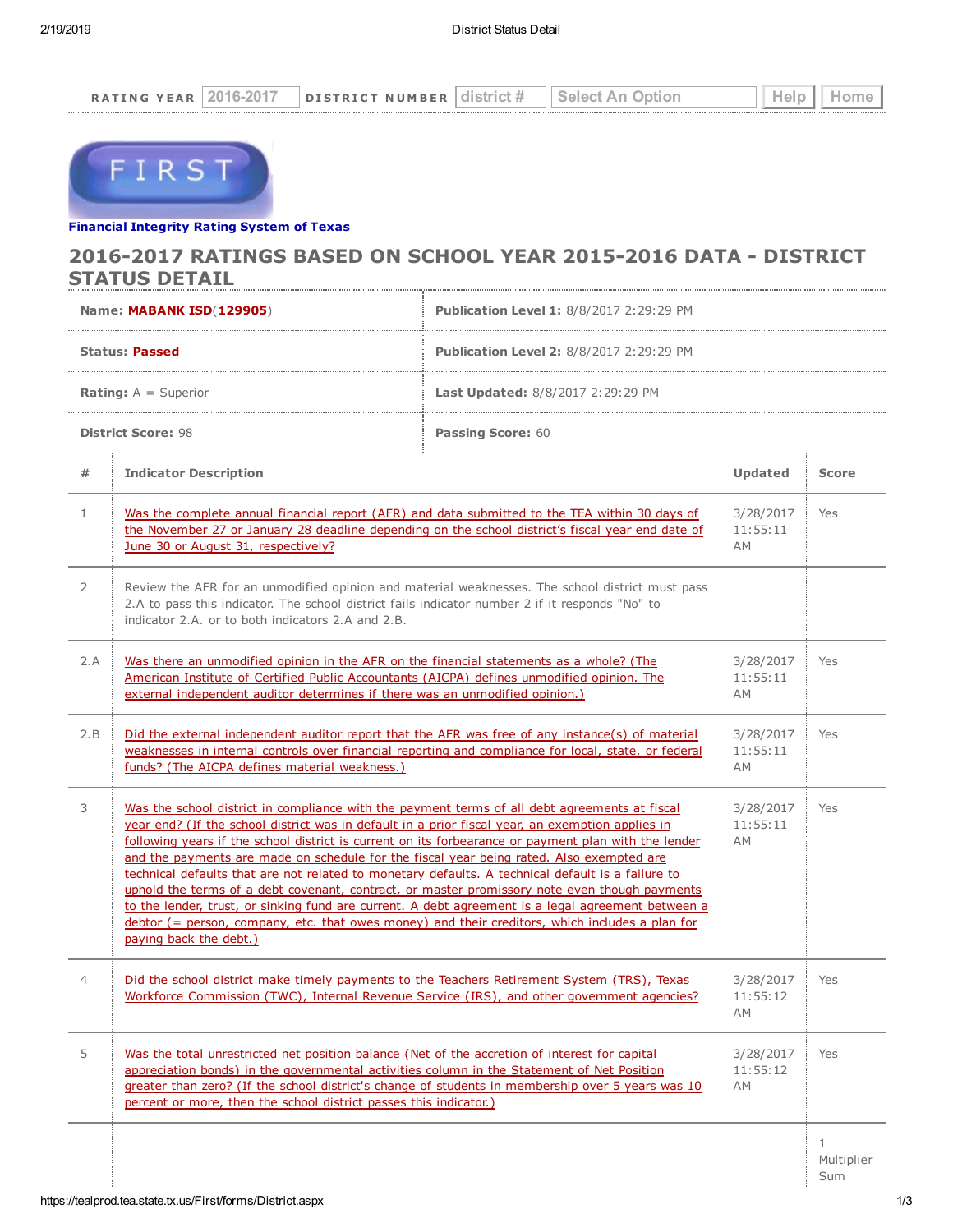| 6              | Was the number of days of cash on hand and current investments in the general fund for the<br>school district sufficient to cover operating expenditures (excluding facilities acquisition and<br>construction)? (See ranges below.)                                                                | 3/28/2017<br>11:55:12<br><b>AM</b> | 10                                |
|----------------|-----------------------------------------------------------------------------------------------------------------------------------------------------------------------------------------------------------------------------------------------------------------------------------------------------|------------------------------------|-----------------------------------|
| $\overline{7}$ | Was the measure of current assets to current liabilities ratio for the school district sufficient to<br>cover short-term debt? (See ranges below.)                                                                                                                                                  | 3/28/2017<br>11:55:12<br>AM        | 10                                |
| 8              | Was the ratio of long-term liabilities to total assets for the school district sufficient to support<br>long-term solvency? (If the school district's change of students in membership over 5 years was<br>10 percent or more, then the school district passes this indicator.) (See ranges below.) | 3/28/2017<br>11:55:13<br>AM        | 8                                 |
| 9              | Did the school district's general fund revenues equal or exceed expenditures (excluding facilities<br>acquisition and construction)? If not, was the school district's number of days of cash on hand<br>greater than or equal to 60 days?                                                          | 3/28/2017<br>11:55:13<br>AM        | 10                                |
| 10             | Was the debt service coverage ratio sufficient to meet the required debt service? (See ranges<br>below.)                                                                                                                                                                                            | 5/18/2017<br>12:29:19<br>PM        | 10                                |
| 11             | Was the school district's administrative cost ratio equal to or less than the threshold ratio? (See<br>ranges below.)                                                                                                                                                                               | 3/28/2017<br>11:55:14<br>AM        | 10                                |
| 12             | Did the school district not have a 15 percent decline in the students to staff ratio over 3 years<br>(total enrollment to total staff)? (If the student enrollment did not decrease, the school district<br>will automatically pass this indicator.)                                                | 6/21/2017<br>8:23:54<br>PM         | 10                                |
| 13             | Did the comparison of Public Education Information Management System (PEIMS) data to like<br>information in the school district's AFR result in a total variance of less than 3 percent of all<br>expenditures by function?                                                                         | 3/28/2017<br>11:55:14<br>AM        | 10                                |
| 14             | Did the external independent auditor indicate the AFR was free of any instance(s) of material<br>noncompliance for grants, contracts, and laws related to local, state, or federal funds? (The AICPA<br>defines material noncompliance.)                                                            | 3/28/2017<br>11:55:14<br>AM        | 10                                |
| 15             | Did the school district not receive an adjusted repayment schedule for more than one fiscal year<br>for an over allocation of Foundation School Program (FSP) funds as a result of a financial<br>hardship?                                                                                         | 3/28/2017<br>11:55:15<br>AM        | 10                                |
|                |                                                                                                                                                                                                                                                                                                     |                                    | 98<br>Weighted<br>Sum             |
|                |                                                                                                                                                                                                                                                                                                     |                                    | $\mathbf{1}$<br>Multiplier<br>Sum |
|                |                                                                                                                                                                                                                                                                                                     |                                    | 98 Score                          |

## DETERMINATION OF RATING

|    | $B =$ Above Standard                                                                                                                                                       | 80-89      |  |  |  |
|----|----------------------------------------------------------------------------------------------------------------------------------------------------------------------------|------------|--|--|--|
|    | $A = Superior$                                                                                                                                                             | $90 - 100$ |  |  |  |
| в. | Determine the rating by the applicable number of points. (Indicators 6-15)                                                                                                 |            |  |  |  |
| А. | Did the district answer 'No' to Indicators 1, 3, 4, 5, or 2.A? If so, the school district's rating is <b>F for Substandard</b><br>Achievement regardless of points earned. |            |  |  |  |